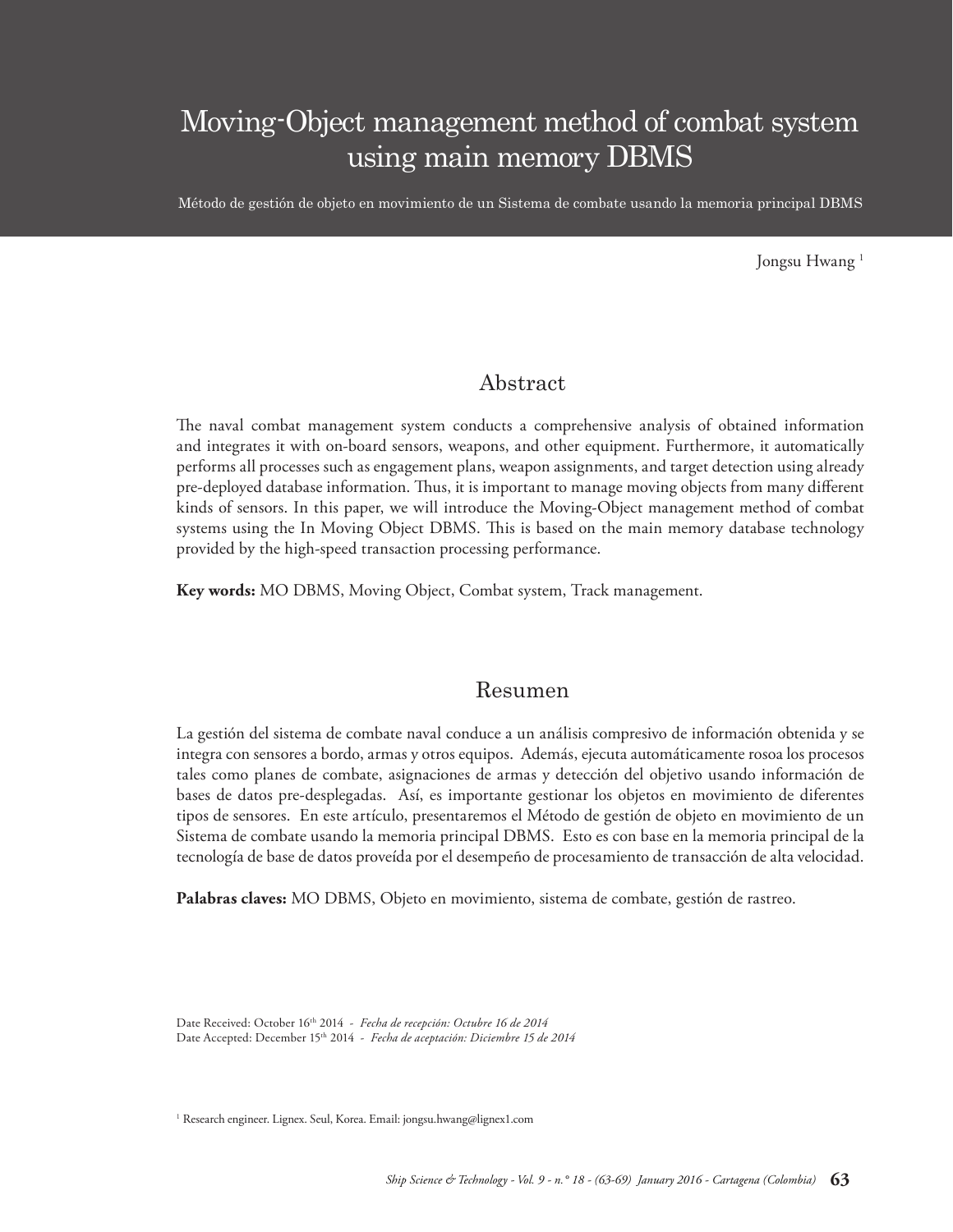### Introduction

The naval combat management system conducts a comprehensive analysis of obtained information and integrates it with on-board sensors, weapons, and other equipment. Furthermore, it automatically performs all processes such as engagement plans, weapon assignments, and target detection using already pre-deployed database information.

Most combat management systems are using the database to manage obtained sensors, weapons data and information needed to command. But due to the data management system performance limitations, combat management utilizes only stores management. And the data management system can't process real-time data. In addition, there is difficulty with the sharing and integration of data because the data management system stores non-real-time data through the file system. So, it has been required quickly access the database and reduce network overload between the database and the applications.

This paper will propose a method for the moving object database used by the target fusion of combat management systems. It uses the moving object database and provides high speed transaction processing performance and storage features of moving object location in real time. It also processes a feature of spatio-temporal query. The paper is organized as follows. Section 2 describes the track management features. Section 3 presents

the main-memory database management system. Section 4 describes the moving objects database features. Section 5 introduces the Kairos moving object database. Section 6 details our application method. Section 7 concludes the paper with directions for future work.

#### Track Management

The track manager is an improved component within combat systems that receives and translates information from air, surface and subsurface sensors to create an integrated picture of the locations and paths of aircraft, ships and submarines in a battle space area.

The process of combining data has been called sensor correlation and fusion, or simply data fusion. [1]Data fusion is a multilevel, multifaceted process dealing with the registration, detection, association, correlation, and combination of data and information from multiple sources to achieve a refined state and identity estimation, and complete and timely assessments of the situation.

Sensors produce individual observations or measurements (source track) that must be placed in proper context first to create organized data sets, and then evaluated to infer higher-level meaning about the overall content for the information.

The process of fusion which partitions data into associated categories includes correlation and

Fig. 1. Track Fusion.

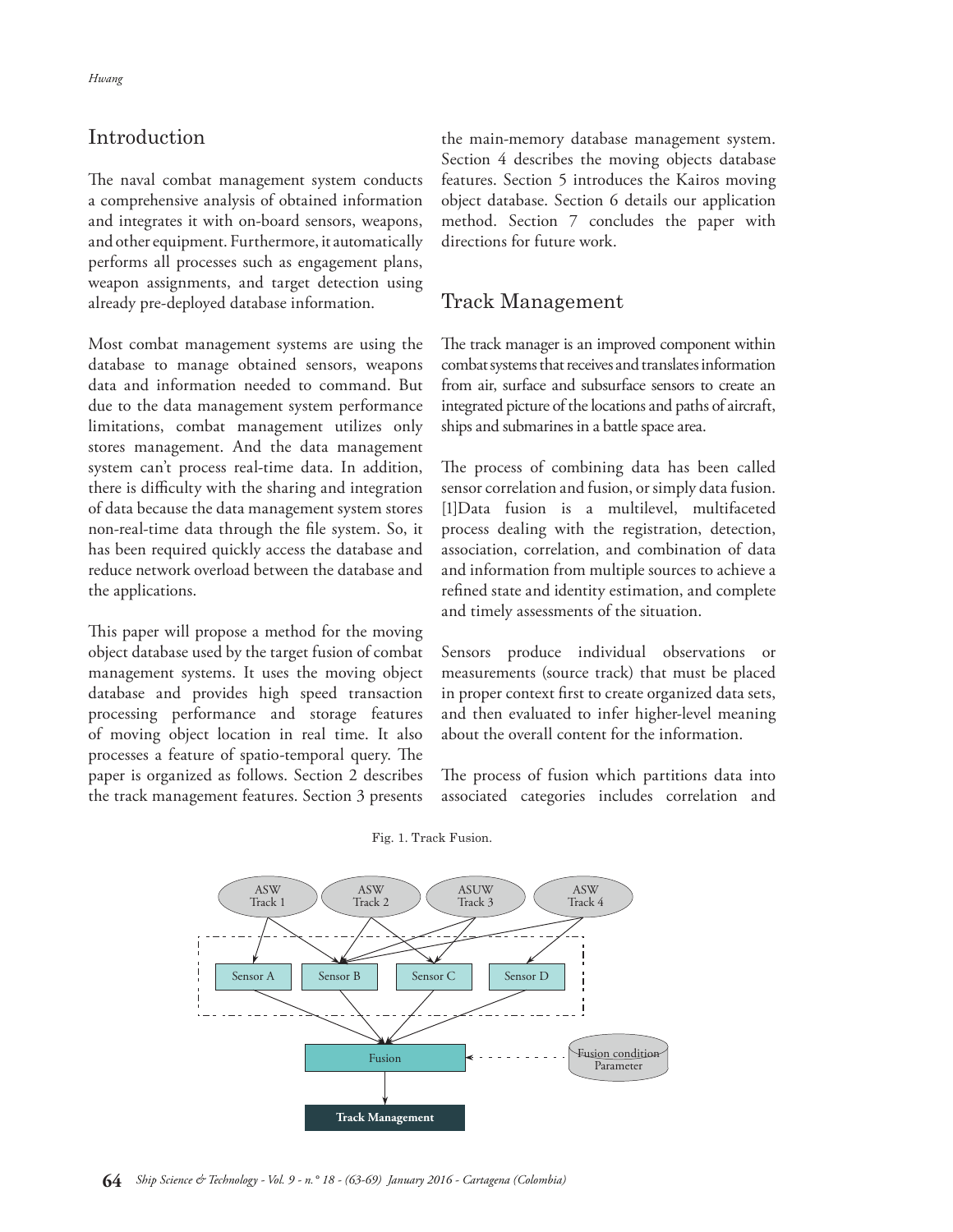association stages. In a typical problem, the data from different sensors are partitioned to associate all measurements from common targets into individual target categories. Sensor measurements are compared with correlation metrics that use temporal, spectral or spatial properties to score each alternative assignment hypothesis. The sensor data is then associated with the corresponding data from other sensors and is assigned to categories.

[2]Track Management has been developed by open architecture. It will potentially be installed on many surface and air platforms. OA (Open Architecture) framework will assist the Navy with integrating a single, cost- effective track manager that can be easily maintained and upgraded to meet emerging customer requirements.

In this paper, we put emphasis on the OA framework track management using the COTS (commercial on-the-shelf) database.

### Main memory Database management system

[3]In a main memory database system (MMDB) data resides permanently in the physical memory; in a conventional database system (DRDB) it is disk resident. In a DRDB, disk data may be cached into memory for access; in a MMDB the memory resident data may have a backup copy on disk. So in both cases, a given object can have copies both in memory and on disk. The key difference is that with the MMDB, the primary copy lives permanently in the memory. This is because data can be accessed directly through the memory, MMDBs can provide fast response times and transaction throughputs, when compared to DRDBs This is especially important for realtime applications where transactions have to be completed by their specified deadlines.

A computer's main memory clearly has different properties from that of magnetic disks, and these differences have profound implications on the design and performance of the database system. Although these differences are well known, it is worthwhile reviewing them briefly.

A) The access time for the main memory is magnitudes less than for the disk storage access.

B) The main memory is normally volatile, while disk storage is not. However, it is possible (at some cost) to construct a nonvolatile main memory.

C) Disks have a high, fixed cost per access that does not depend on the amount of data that is retrieved during the process. For this reason, disks are block-oriented storage devices. The main memory is not block oriented.

D) The layout of data on a disk is much more critical than the layout of data in the main



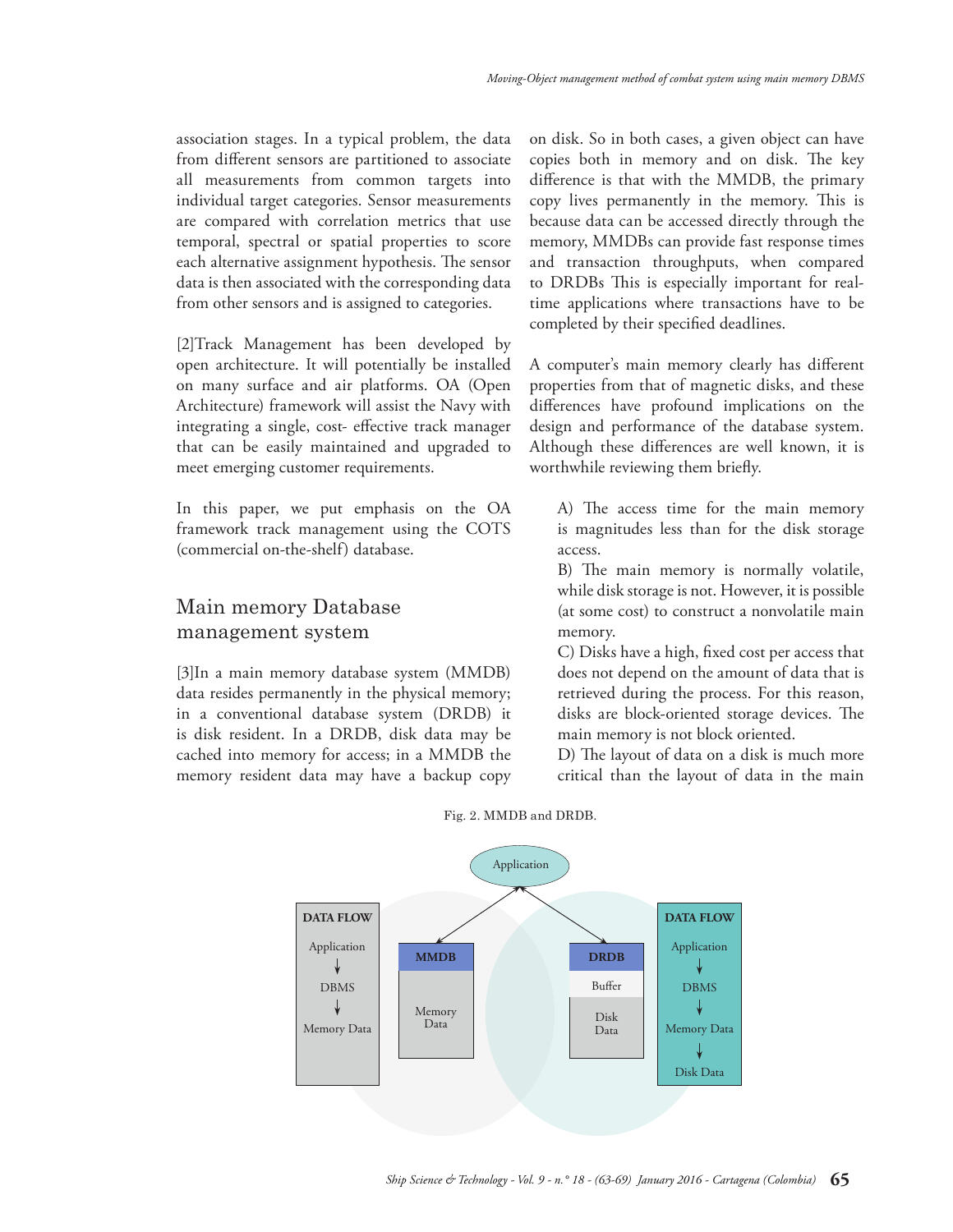memory, since sequential access to a disk is faster than random access. Sequential access is not as important in main memories.

E) The main memory is normally directly accessible by the processors, while disks are not. This may make data in main memory more vulnerable than disk resident data to software errors.

|                     | <b>MMDM</b>                                            | <b>DRDB</b>                                                         |  |  |
|---------------------|--------------------------------------------------------|---------------------------------------------------------------------|--|--|
| Data<br>model       | Relational                                             | Relational                                                          |  |  |
| System<br>Structure | Client/Server and<br>inner DB                          | Client/Server                                                       |  |  |
| Server<br>Structure | Multi-Thread                                           | Multi-Thread /<br>Multi-Process                                     |  |  |
| CPU Use<br>Rate     | lower CPU use rate<br>using simple search<br>Algorithm | Higher CPU<br>use rate using<br>complicate search<br>Algorithm      |  |  |
| DISK I/O            | Minimum disk I/O<br>in order to Recovery               | Normal disk I/O<br>in order to Select,<br>Insert, Update,<br>Delete |  |  |

These differences have effects on almost every aspect of database management, from concurrency control to application interfaces.

### Moving Object Data management system

[4]The moving object databases stores all kinds of data related to a moving object, such as location, direction, and other temporal data. Therefore, this kind of database considers how real world phenomena represented in the database is positioned in a given spatial and temporal framework, and requires defining new data types and operations. The moving object database utilizes not only spatial database concepts, but also temporal database concepts.

The major motivation for studying spatial databases is for the support of geographic information systems. Early GIS made only limited use of the DBMS technology. However, commercial spatial

databases offer spatial extensions now. Hence, it can be stored all the data of a digital map in the database. All diverse entities can be modeled by three fundamental abstractions which are point, line and region.

On the other hand, the goal of the temporal database research has been to integrate temporal concepts deeply into the DBMS data model and query language and to extend the system accordingly to achieve efficient execution.

In most of the applications, it is possible to visualize the world as a digital map, with altitude and other data. New indexing techniques are implemented on spatial and temporal data in order to efficiently query this kind of data. Thus, R-tree indexing and its derivatives are used in moving object databases. Moving object databases have fully been implemented. For this paper, we used a Kairos MO database.

The Kairos MO is a main memory database that provides high-speed transaction processing performance. In addition to high performance, the Kairos MO database provides a storage feature for moving object location in real time, and processing feature of spatio-temporal query.

The Kairos MO database is based on the Kairos spatial database.

In order to express moving object, it provides spatiotemporal data type, spatio-temporal operators, an index for spatio-temporal data, and processing for uncertainty. Thus, it supports a function for the processing of moving objects which change their positions or shapes constantly over time. It also supports the Kairos Spatial object processing function.

## Kairos moving object database system overview

[5]The usage of the Kairos moving object database in this paper, gives features regarding about data type, operator, and index.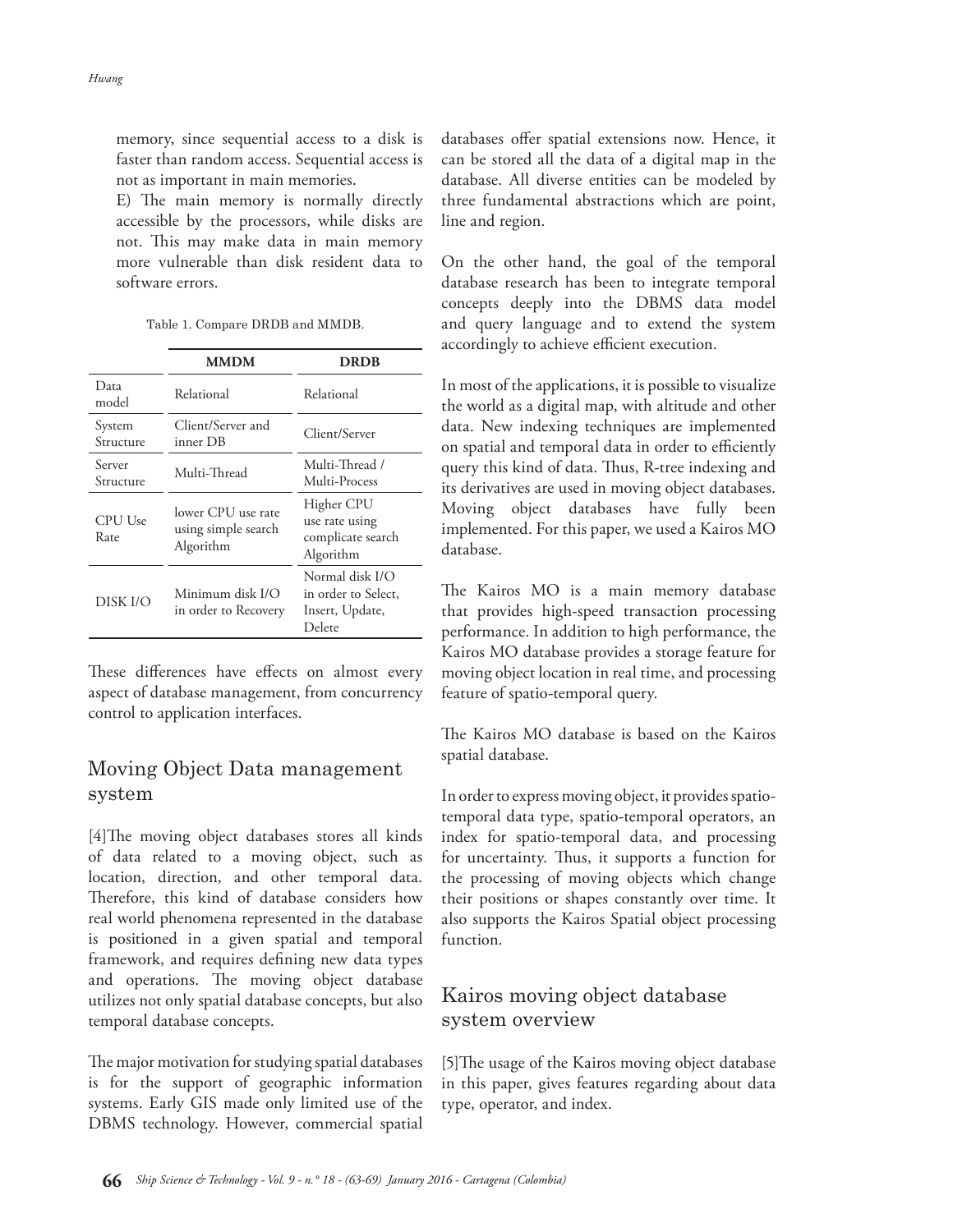



Spatio-Temporal Data Type

Table 1. Compare DRDB and MMDB.

The Kairos MO database supports three type data types: temporal data type, spatial data type, and moving object type. The Moving object type comprises an MBase type for representing value which changes over time, and MGeometry for representing moving objects which change their positions or shapes over time.

#### Spatio-Temporal Operator

The Kairos MO database supports various spatial-temporal operators: moving object creation and updates, attribute information analysis and extraction, as well as the phase relationship between each spatio-temporal object.

| <b>Operator</b>                              | Description                                                                                                                                |  |  |  |  |
|----------------------------------------------|--------------------------------------------------------------------------------------------------------------------------------------------|--|--|--|--|
| Spatio-Temporal<br><b>Relation Operators</b> | Analysis spatial phase relationship<br>between moving spatial object-<br>moving spatial object or moving<br>spatial object-spatial object. |  |  |  |  |
| Set Operators                                | One moving spatial object or<br>moving spatial objects.                                                                                    |  |  |  |  |
| Trajectory<br><b>Relation Operators</b>      | Analysis phase relationship of<br>trajectory of moving object.                                                                             |  |  |  |  |
| Temporal<br><b>Relation Operators</b>        | Analysis time phase relationship<br>between temporal object –<br>temporal object.                                                          |  |  |  |  |

#### Spatio-Temporal Index

The Kairos MO database supports the spatiotemporal index of a 3D R\* Tree structure. It uses minimum bounding rectangle information

Fig. 4. Moving object DB data type.

| DR DB Data Type |              |             | <b>MO DB Data Type</b>   |        |    |        |             |                          |
|-----------------|--------------|-------------|--------------------------|--------|----|--------|-------------|--------------------------|
| ID              | Gender       | Name        | Current position (X,Y)   |        |    |        |             |                          |
| 01              | man          | <b>Bred</b> | (120, 150)               |        | ID | Gender | Name        | Current position $(X,Y)$ |
| 02              | woman        | Ray         | (130, 140)               |        | 01 | man    | <b>Bred</b> |                          |
| 03              | woman        | Ray         | (160, 150)               |        | 02 | woman  | Ray         |                          |
|                 | Insert       |             |                          | Insert |    |        |             |                          |
|                 | ID<br>Gender | Name        | Current position $(X,Y)$ |        |    |        |             |                          |
| 01              | man          | <b>Bred</b> | (120, 150)               |        | ✔  |        |             |                          |
|                 | 02<br>woman  | Ray         | (130, 140)               |        |    |        |             |                          |
|                 | 03<br>woman  | Ray         | (160, 150)               |        |    |        |             |                          |
|                 |              |             |                          |        |    |        |             |                          |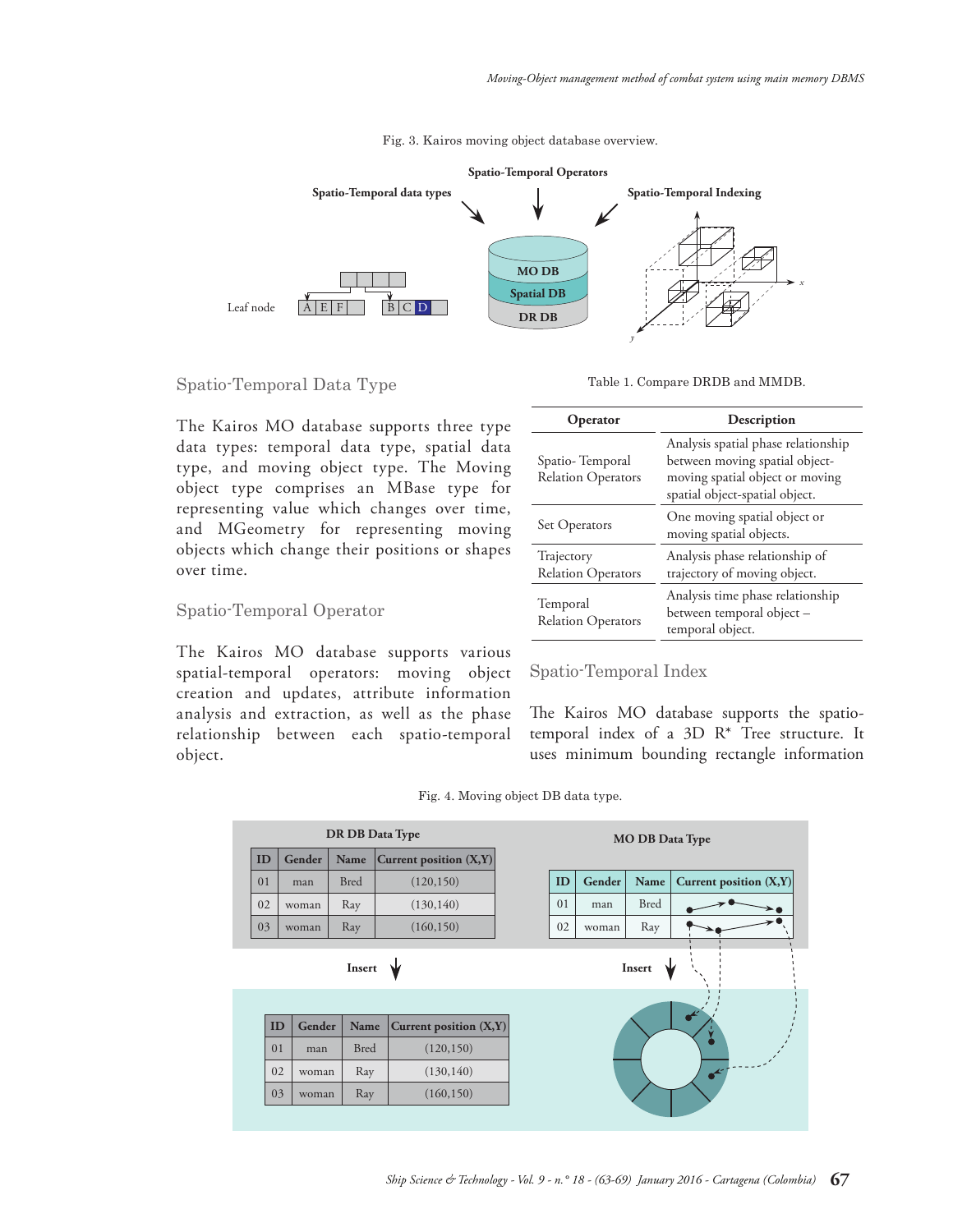for high spatio-temporal query process performance.



Fig. 5. Database Track Management Sequence.

Database track management sequence is as below

A. Create table with a reference to parameter for the target fusion's available condition.

B. Database API (application program interface) calls using triggers when sensor track information is input.

C. Determine fusion availability according to the target's location using the moving object database function.

D. Insert results into the fusion table.

E. Return the fusion table value from the database.

It can store, update, create track using moving object database, by the process of using a track management sequence. It can also fuse using the moving object database function.





If you look at the API interface, application software and human display software are connected with the database track management by library. It is processed through about 100 API calls. The application software obtains a fast result and response using the database procedure.

#### Conclusion and future

In this work, the usage of the moving object databases, which have different capabilities than traditional databases, is defined for track management. This paper proposes a method that the moving object database be used with target fusion.

The use of a commercial on-the-shelf product guarantees reliability and usability. Furthermore, it has a cost- effective track manager that can be easily maintained and upgraded to meet emerging customer requirements.

In the future, databases can replace the trackmanagement function of combat management systems. As a common module, it can also be applied to various combat management systems.

#### References

- [1] YAAKOV BAR-SHALOM, PETER WILLETT, and XIN TIAN, *"Tracking and Data Fusion: Handbook of Algorithms"*, 2011.
- [2] GENERAL DYNAMICS ADVANCED INFORMATION SYSTEMS , [web on line]. Available at : http://www.gd-ais.com
- [3] GARCIA-MOLINA, KENNETH SALEM, *"Main Memory Database Systems: An Overview"*, 1992.
- [4] PERIHAN KILIMCI, OYA KALIPSIZ, *"Moving Objects Databases In Space Applications"*, 2007.